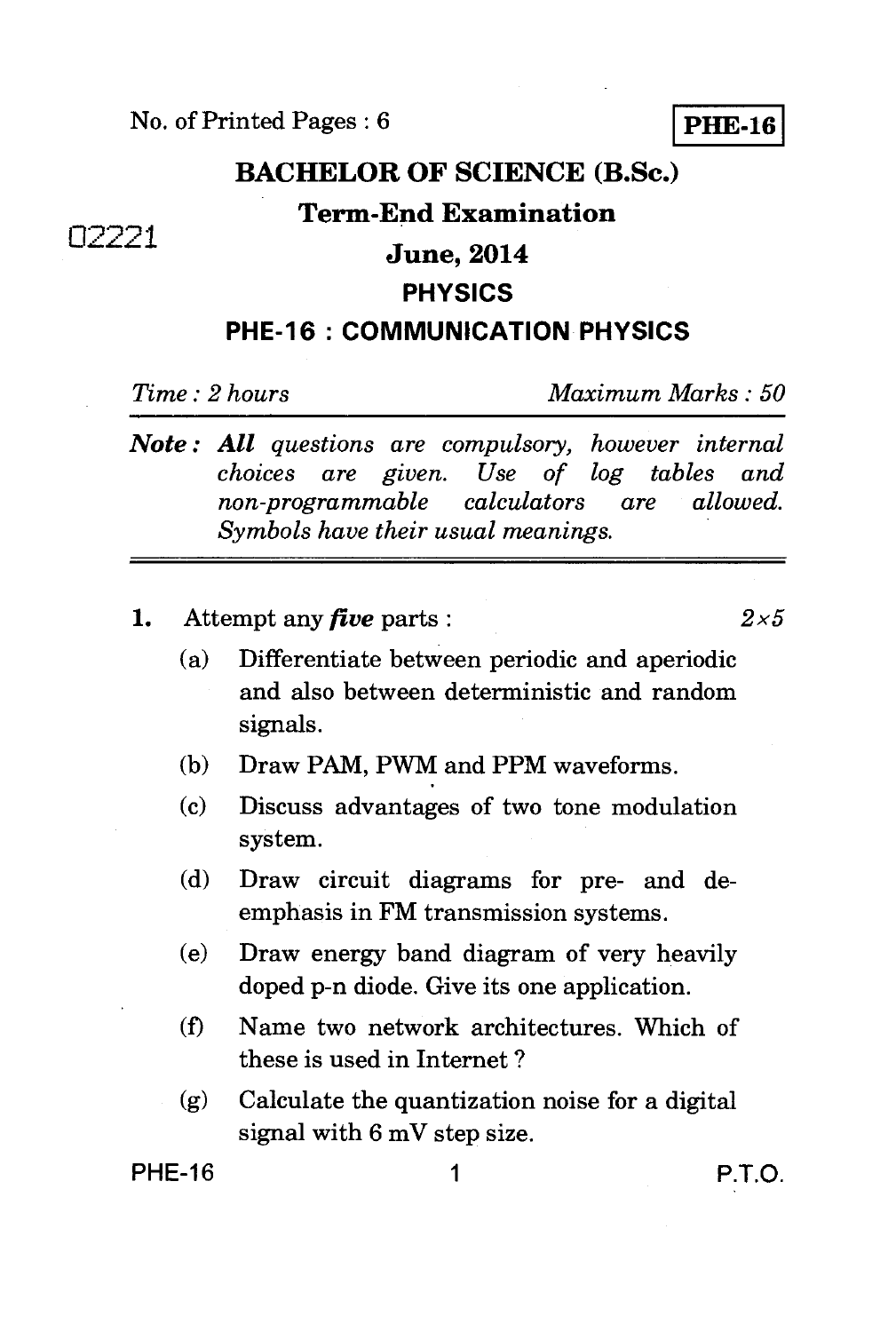- **2.** Attempt any *two* parts :
	- (a) Explain a typical communication system with the help of detailed block diagram.  $5$
	- (b) Discuss the sources of noise in a communication system. 5
	- (c) Define reflection coefficient and VSWR. Draw standing wave pattern in a lossless transmission line with load impedance  $Z_L = 0$ ; and  $Z_L = Z_0$ . How is wavelength determined from S.W. Pattern ? *2+2+1*
- **3.** Attempt any *two* parts :
	- (a) The equation of a modulated wave is

 $v_c^{mod} = v_c (1 + m_a \sin \omega_m t) \sin \omega_c t$ .

Show that this represents amplitude modulation. Derive an expression for  $m_a$  in

modulation. Derive an expression for  $m_a$  in<br>terms of  $v_{max}^{mod}$  and  $v_{min}^{mod}$ . 1+4

- (b) Draw the block diagram of an electronic exchange. Explain the main functions of control unit. Give any two advantages of electronic exchange. *2+2+1*
- (c) Explain the sampling technique used in TDM systems. If pulses of 2 ms are used for sampling each signal and 2 ms spacing is left between 2 signals, how many channels can be handled if sampling rate is 10 Hz ? *3+2*

**PHE-16** 2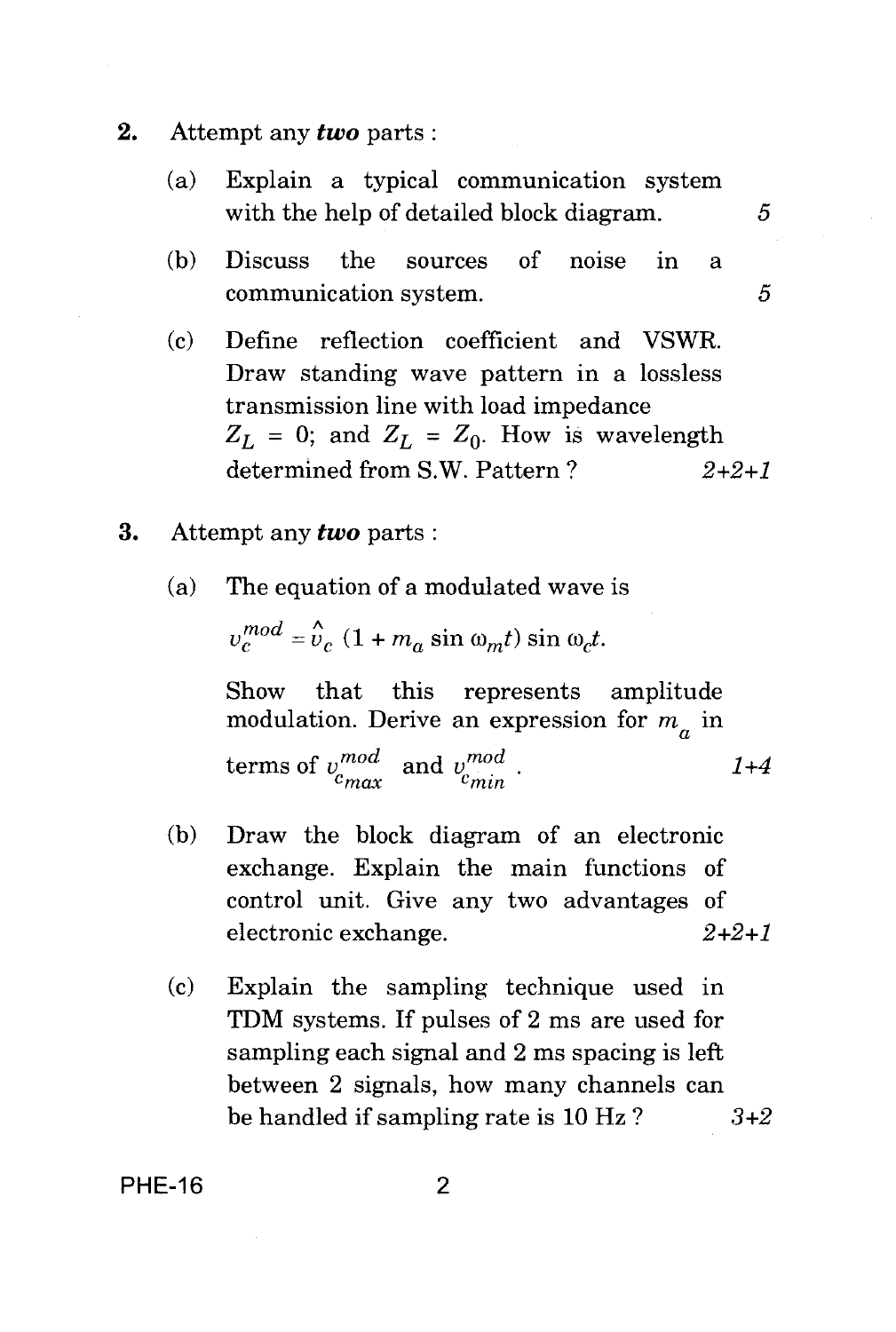- **4.** Attempt any *two* parts :
	- (a) Explain superheterodyne receiver with the help of block diagrams. Define sensitivity and selectivity.  $3+2$
	- (b) Explain the structure and working of GaAs Gunn oscillator. If drift velocity is  $10^5 \text{ ms}^{-1}$ and operating frequency is  $10^{10}$  Hz, calculate the length of the device.  $2+2+1$

(c) Draw neat diagram of a waveguide directional coupler and define its directivity and coupling factor. State its ideal characteristics. 2+2+1

- **5. Attempt** any *two* parts :
	- (a) Explain with the help of a diagram Von Neumann's architecture of computer. 5
	- (b) Compare OSI and TCP/IP reference models. 5
	- (c) How does e-mail function ? Write down the steps to be followed in a computer in sending an e-mail message. 2+3

PHE-16 3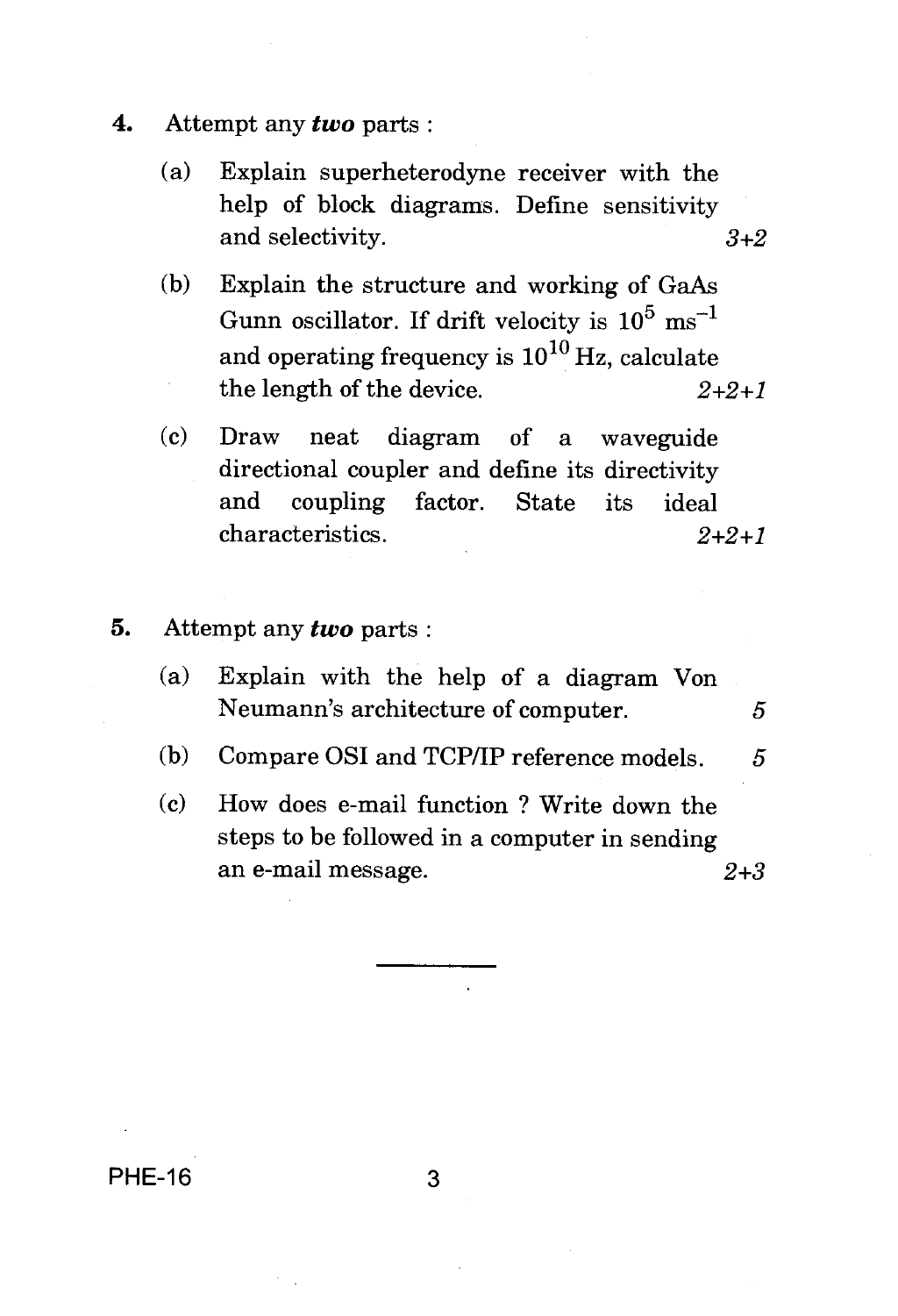पी.एच.ई.-16

# विज्ञान स्नातक (बी.एस सी.) सत्रांत परीक्षा जून, 2014

# भौतिक विज्ञान

### पी.एच.ई.-16:संचार भौतिकी

समय : 2 घण्टे

अधिकतम अंक : 50

- सभी प्रश्न अनिवार्य हैं, परन्तु प्रश्नों में आन्तरिक विकल्प दिए नोट : गए हैं । आप लॉग सारणियों तथा अप्रोग्रामीय कैल्कुलेटरों का प्रयोग कर सकते हैं । प्रतीकों के अपने सामान्य अर्थ हैं ।
- कोई *पाँच* भाग हल कीजिए :  $\mathbf{1}$ .

 $2\times 5$ 

- (क) आवर्ती एवं अनावर्ती तथा निर्धारणात्मक एवं यादृच्छिक सिग्नलों में अंतर बताइए ।
- (ख) PAM. PWM और PPM तरंगरूप खींचिए ।
- (ग) दो टोन मॉइलन तंत्र के लाभों की चर्चा कीजिए ।
- (घ) FM प्रेषण तंत्रों में पूर्व-प्रबलन और वि-प्रबलन के लिए प्रयक्त परिपथों के चित्र खींचिए ।
- (ङ) अधिकतम भारी मादन वाले p-n डायोड का ऊर्जा बैंड आरेख खींचिए । इसका एक अनुप्रयोग भी बताइए ।
- (च) दो नेटवर्क स्थापत्यकलाओं (आर्किटेक्चर्स) के नाम लिखिए। इंटरनेट में किस स्थापत्यकला का प्रयोग होता है ?
- (छ) 6 mV सोपान आमाप वाली अंकीय सिग्नल का प्रमात्रीकरण रव परिकलित कीजिए ।

**PHE-16**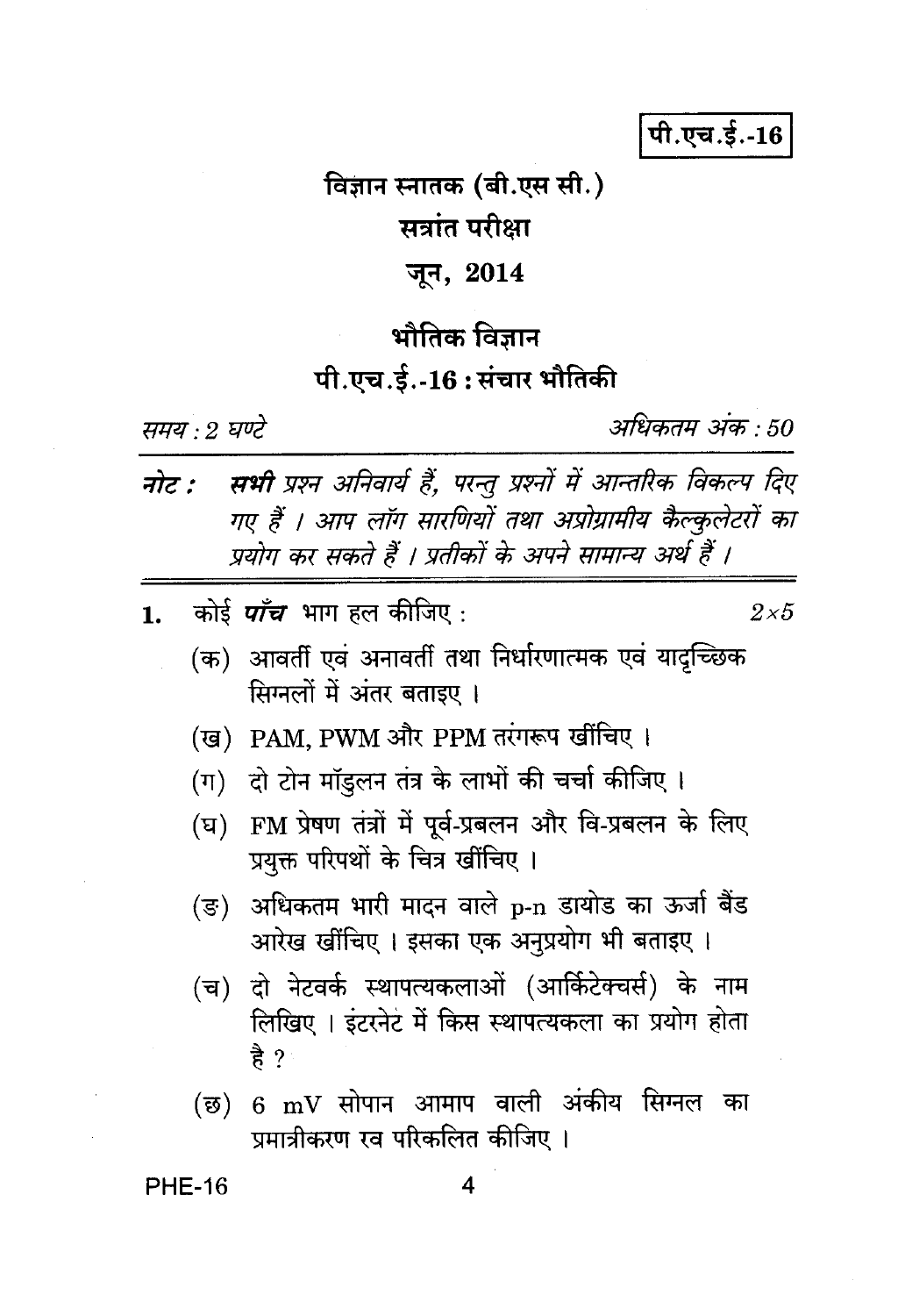- कोई *दो* भाग हल कीजिए :  $2.$ 
	- (क) विस्तृत ब्लॉक आरेख की सहायता से एक प्रतिरूपी संचार व्यवस्था की व्याख्या कीजिए ।
	- (ख) संचार तंत्र में रव स्रोतों की चर्चा कीजिए ।
	- (ग) परावर्तन-गणांक और VSWR को परिभाषित कीजिए । एक क्षयहीन संचरण लाइन में  $Z_L = 0$ ; और  $Z_L = Z_0$ लोड प्रतिबाधाओं के लिए अप्रगामी तरंग प्रतिरूप खींचिए । अप्रगामी तरंग प्रतिरूप से तरंगदैर्घ्य को कैसे निर्धारित किया जाता है ?  $2 + 2 + 1$
- 3. कोई दो भाग हल कीजिए:
	- (क) एक मॉइलित तरंग का समीकरण निम्नलिखित है:

 $v_c^{mod} = v_c (1 + m_a \sin \omega_m t) \sin \omega_c t$ . सिद्ध कीजिए कि यह व्यंजक आयाम मॉडुलन निरूपित करता है।  $v_{cmax}^{mod}$  और  $v_{cmin}^{mod}$  के पदों में  $m_a$  का व्यंजक भी व्युत्पन्न कीजिए।  $1 + 4$ 

- (ख) इलेक्ट्रॉनिक एक्सचेंज का ब्लॉक व्यवस्था आरेख खींचिए । नियंत्रण एकक के मुख्य कार्य समझाइए । इलेक्ट्रॉनिक एक्सचेंज के कोई दो लाभ लिखिए।  $2 + 2 + 1$
- TDM तंत्रों में प्रयुक्त प्रतिचयन तकनीक समझाइए । यदि  $(\Pi)^{-}$ 2 ms की अवधि वाले स्पंदों का प्रयोग प्रत्येक सिग्नल का प्रतिचयन करने में किया जाता है और क्रमागत दो सिग्नलों के बीच 2 ms अंतराल छोड़ा गया हो, तो 10 Hz की प्रतिचयन दर से कितने चैनलों का प्रबंधन किया जा सकता है ?  $3+2$

**PHE-16** 

P.T.O.

5

5

5